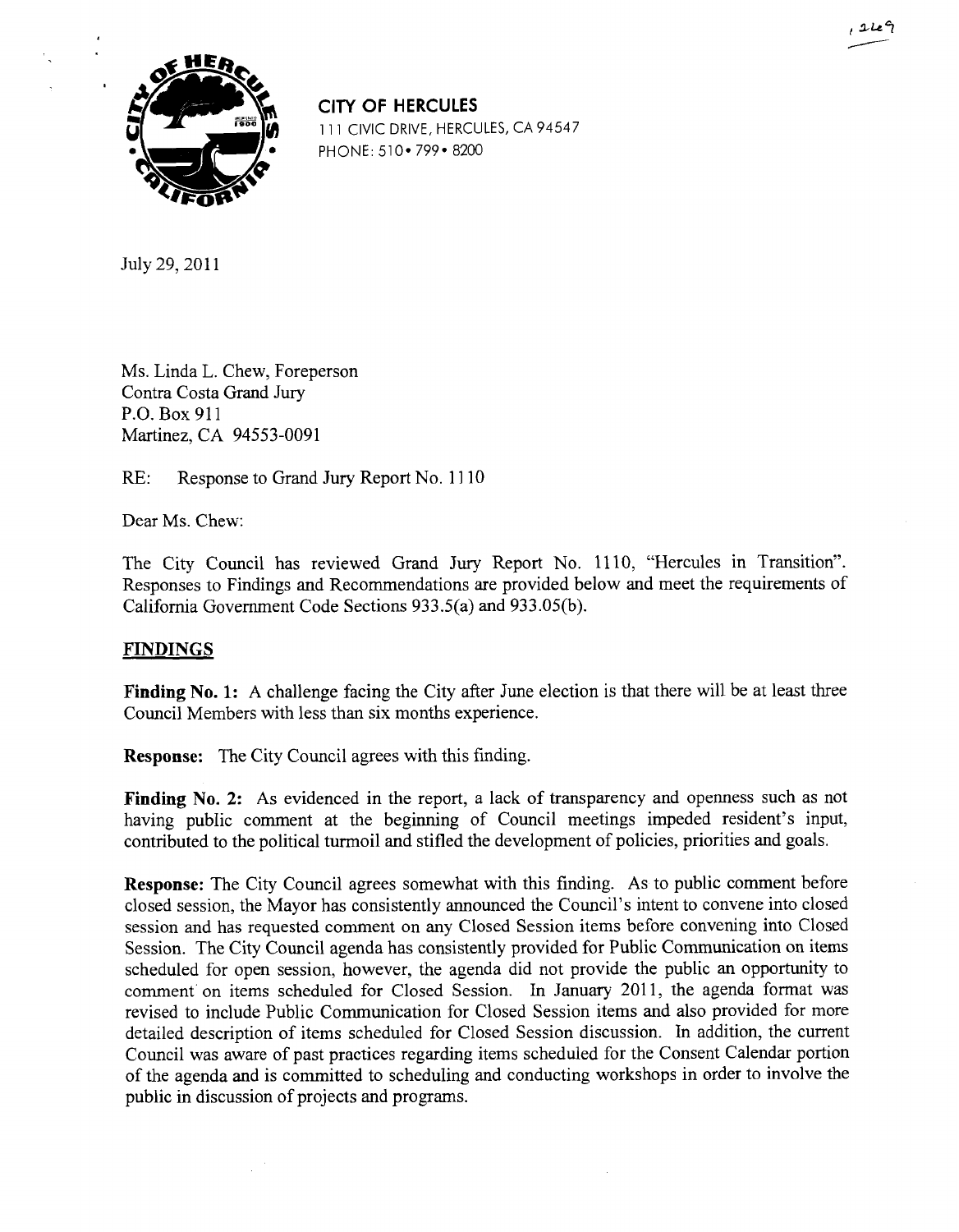Response to Grand Jury Report No. 1 1 10 July 29, 2011 Page 2

**Finding No. 3:** The lack of clearly defined goals and responsibilities for the City Manager and City Attorney hindered the council's ability to hold them accountable for their performance.

**Response:** The City Council agrees with this finding. However, the executed legal services agreement for the City Attorney defines the role and responsibilities. In November, 2010, an independent review of the performance of the City Manager and City Attorney was conducted. Part of the City Attorney's evaluation included a process for ongoing annual review.

**Finding No. 4:** The flow of information provided to the council about city operations was managed by the City Manager, limiting the council's decision-making abilities.

**Response:** The City Council agrees with this finding.

Finding No. 5: Existing conflict of interest, contract bidding and nepotism policies were not comprehensive enough, which resulted in abuses.

**Response:** The City Council agrees with this finding.

**Finding No. 6:** The lack of rotating subcommittee assignments limited the opportunity for checks and balances. Additionally, subcommittee meeting minutes were not taken and thus not available for review.

**Response:** The City Council agrees with this finding.

**Finding No. 7:** Not changing the City's financial audit firm periodically may have contributed to the financial crisis facing the city.

**Response:** The City Council agrees with this finding.

Finding No. 8: Failure to fill key City management vacancies promptly may negatively impact the City's ability to operate effectively.

**Response:** The City Council agrees with this finding.

**Finding No. 9:** Total compensation provided to Council members is above the average for Contra Costa County cities.

**Response:** The City Council agrees with this finding.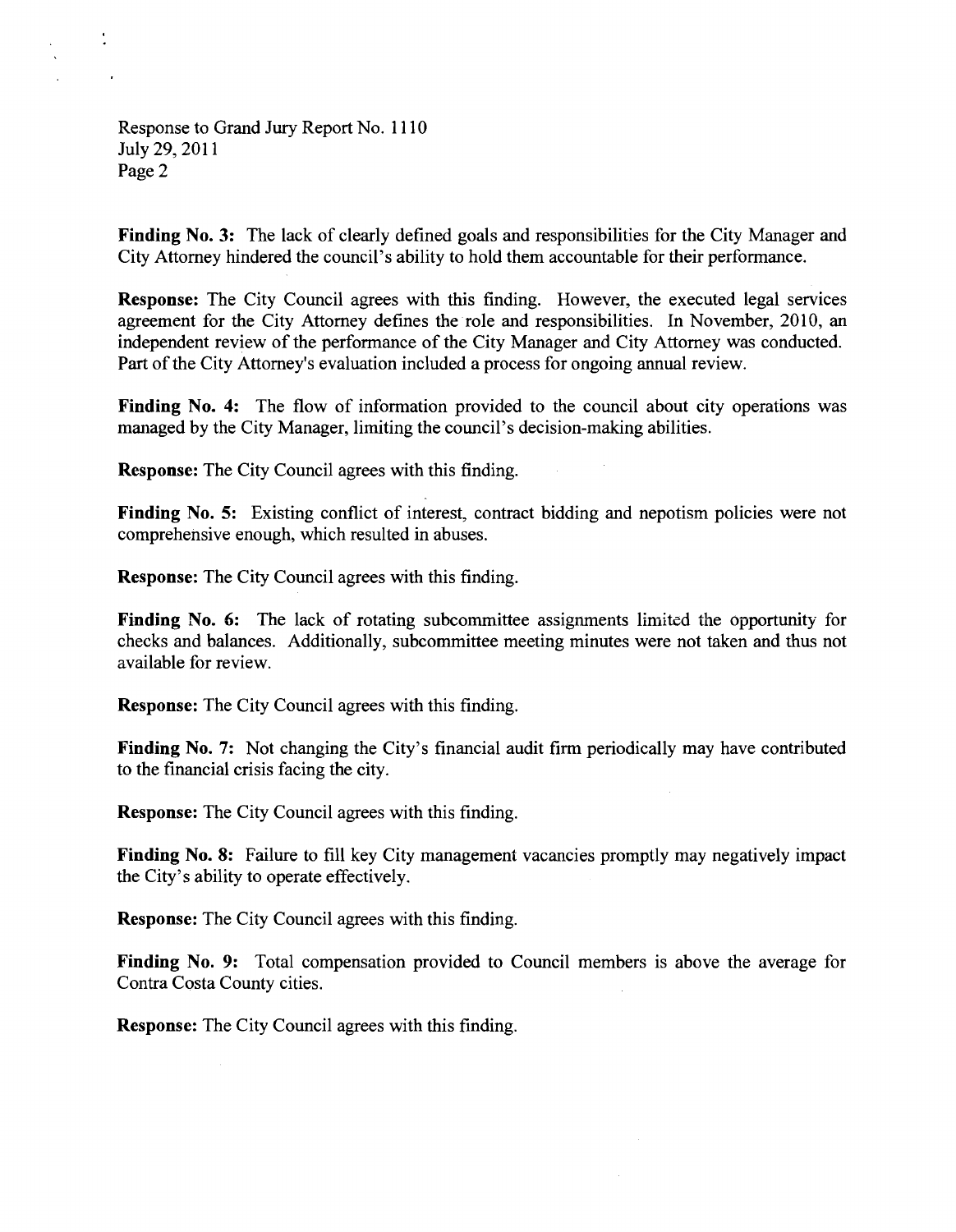Response to Grand Jury Report No. 1 1 10 July 29, 2011 Page 3

## **RECOMMENDATIONS**

**Recommendation No. 1:** The Council should obtain training regarding the role of a City Council and how members successfully interact with one another, the City staff and residents.

**Response:** This recommendation has been implemented. Council Members elected in November 2010 have participated in new Council Member training offered through the League of California Cities. Council Members elected in June 2011 will be participating in programs offered through the League and/or through the Contra Costa County Mayor's Conference.

**Recommendation No. 2:** Steps should be taken to solicit residents' participation on major issues, policies and procedures.

**Response:** This recommendation has been implemented. The City Council has established three committees, Finance Ad Hoc Committee, Citizens Advisory Committee - Legal Issues and the Bayfront/ITC Task Force, comprised of Hercules Residents, to participate and provide input relative to projects, programs, policies and procedures. The City Council also implemented procedures to video tape and prepare meeting minutes for all Ad Hoc Committee and Subcommittee meetings, making those videos available to the public with meeting minutes posted to the City web site. In addition, the Council is committed to conducting town hall meetings to provide information and solicit input from the community on major projects. The ad hoc committees do reserve the right to handle certain matters related to personnel selection in closed session, when appropriate, to protect privacy of applicants and the integrity of the selection process

**Recommendation No. 3:** Upon selection of a new City Manager and City Attorney, the Council should provide a clear definition of responsibilities, performance goals and the reporting relationship between these positions and the Council.

**Response:** The recommendation has not yet been implemented. As the City is currently recruiting for a City Manager and City Attorney, it is anticipated that these items will be discussed and implemented upon retention of these individuals. This will occur no later than November 2011.

**Recommendation No. 4:** The Council should require the City Manager to develop a reporting structure that ensures the Council has information and insight regarding City operations.

**Response:** This recommendation requires further analysis. Upon retention of a City Manager, the City Council, in concert with the City Manager, will establish and implement a consistent process for providing information to Council Members and for receiving Council direction. This will occur no later than November 2011.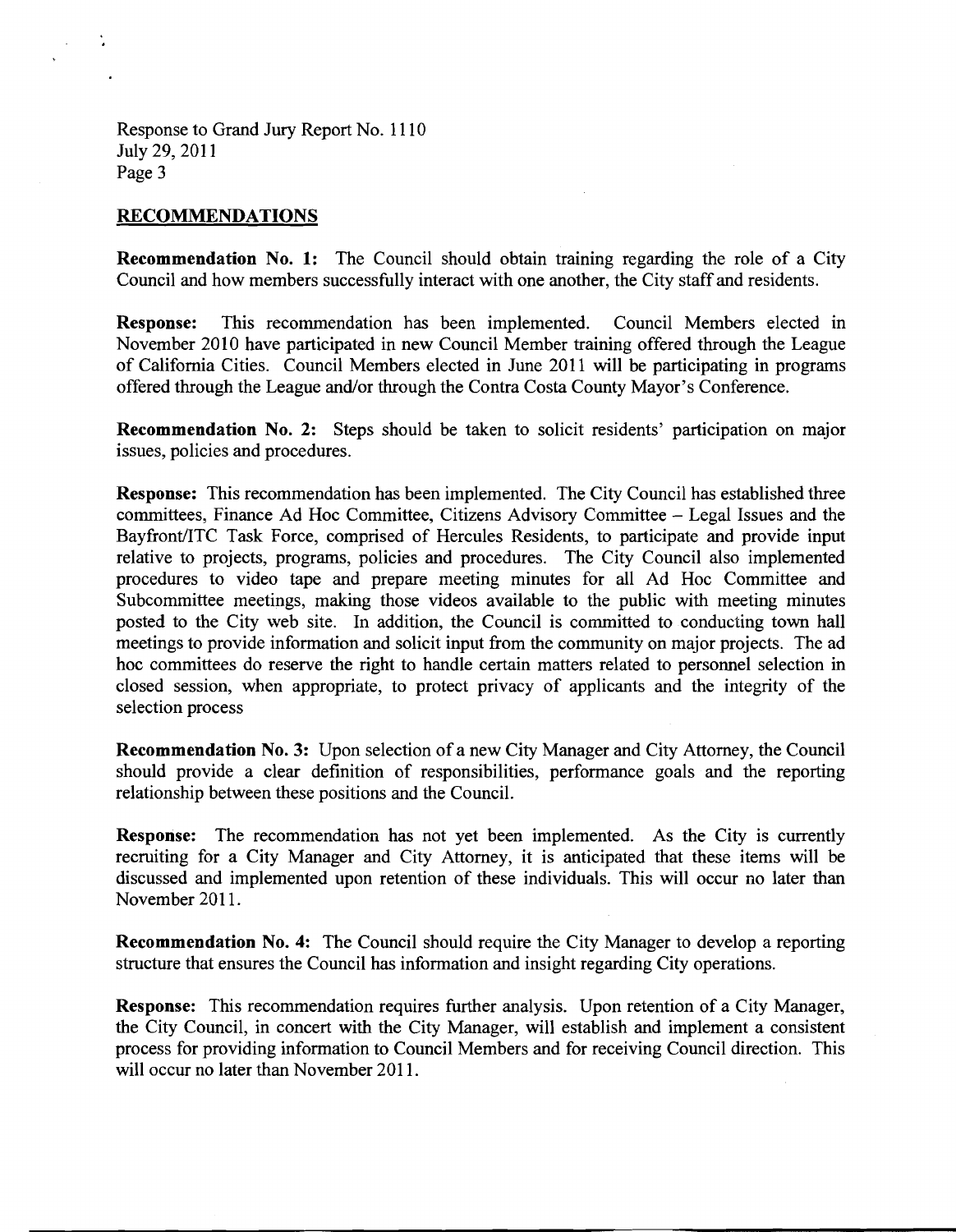Response to Grand Jury Report No. 1 1 10 July 29, 2011 Page 4

 $\sim 1$ 

**Recommendation No. 5:** The Council should review existing conflict of interest, contract bidding and nepotism policies and adopt provisions to address any weaknesses.

**Response:** This recommendation requires further analysis. The City Council has referred these items to the Citizens Ad hoc Committee - Legal Issues for review and recommendation. It is anticipated that the review and policy approval shall be completed no later than December 2011.

**Recommendation No. 6:** The Council, in conjunction with the new City Manager, should obtain residents' input when developing policies, goals and priorities for the City.

**Response:** This recommendation has not yet been implemented. Although citizen advisory committees have been established for this purpose, a more aggressive approach will be implemented. It is anticipated that this should occur no later than November 2011.

**Recommendation No. 7:** The Council should establish a policy to assure the financial audit firm is changed at least every five years.

**Response:** This recommendation has not yet been implemented. The preparation of a policy relative to all annual contract renewals and the retention of the financial auditing firm has been assigned to the Citizen's Finance Ad Hoc Committee. Subsequent policy will be presented to the City Council for approval no later than December 2011.

**Recommendation No. 8:** The Council should fill vacant key City management positions expeditiously.

**Response:** This recommendation has not yet been implemented. The City is fully aware of the importance of filling these positions and is moving expeditiously to fill both positions of City Manager and City Attorney. . It is anticipated that these positions will be filled no later than October 2011. Upon the City Manager's retention, it will be his/her responsibility to recruit for and make appointments to the various management positions that remain vacant.

**Recommendation No. 9:** The Council should review compensation for Council Members and take appropriate actions.

**Response:** This recommendation has been implemented. On July 12, 2011, the City Council reviewed Council Member compensation and benefits. On July 26, 2011, the City Council adopted a Resolution rescinding all health and welfare benefits for all Council Members.

The City of Hercules appreciates the dedicated service of Contra Costa County Civil Grand Jury members. The City is pleased that the Grand Jury has provided additional oversight of the City's activities and offered recommendations that will greatly contribute to the City's success.